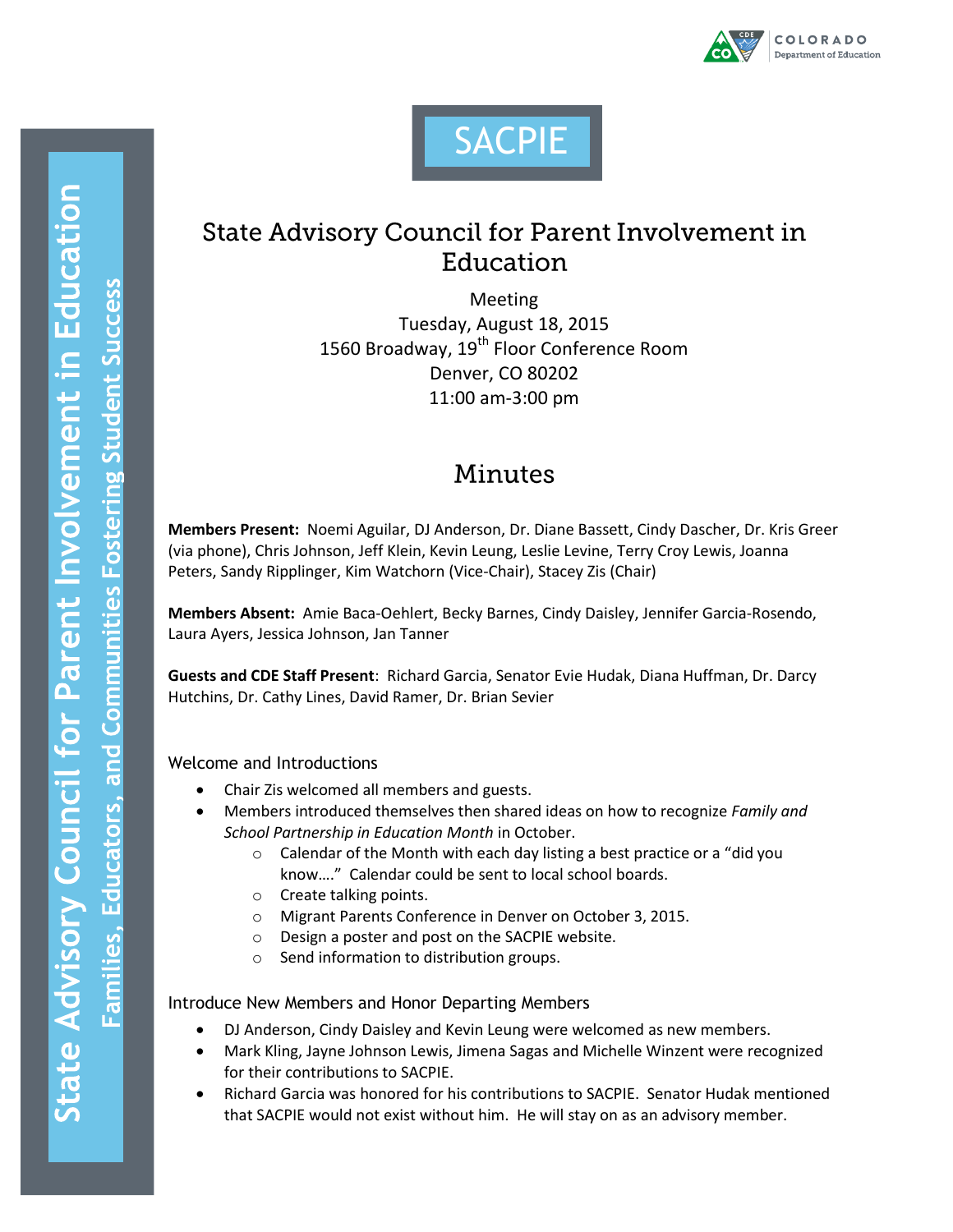

#### Committee Report-Out

 **Early Childhood** Noemi Aguilar, Co-Chair

> After being in transition, the Early Childhood Committee recently had a conference call to assess where they are and to discuss goals.

**Elementary**

Chris Johnson, Co-Chair

This year's main goal of the Elementary Committee is to support the parent component of the READ Act. They have been brainstorming ideas for scripts parents and teachers can use.

**•** Secondary Joanna Peters, Co-Chair

The Secondary Committee is working on communications (newsletters, etc.).

**Higher Education**

Kim Watchorn, Co-Chair

The Higher Education Committee has been collecting syllabi this summer – they want to gather more. Higher Education institutions are focusing on students who are also parents. Dr. Diane Bassett mentioned the trends she is seeing in her research of parent engagement at secondary vs. post-secondary.

#### Public Comment

There was no public comment.

#### Approval of Minutes from Tuesday, May 19, 2015

The minutes were approved unanimously without corrections.

#### CDE Update

- Dr. Hutchins spoke about SACPIE's recognition at the National Family Engagement Conference in Chicago in June and by the U.S. Department of Education.
- *Family and School Partnership in Education Month* hoping to receive a proclamation from the Office of the Governor. Kickoff Event will be October  $1<sup>st</sup>$  at 11:30a. Darcy will send "Save the Date" to SACPIE. Dr. Joyce Epstein will present on October  $8<sup>th</sup>$  at 7:00p.
- Promising Partnership Practices will have final printed version at the Kick-off Event on October 1<sup>st</sup>. Darcy is open to suggestions for a clever title.
- School Accountability Committee/District Accountability Committee (SAC/DAC) Training Update – working on creating an online model.
- Friday CAFÉ (Community and Family Engagement) considering doing a CAFÉ in the morning and a Promising Practices training in the afternoon; people could attend one, the other or both.
- Darcy handed out an article by Milbrey McLaughlin, *Learning from Experience: Lessons from Policy Implementation.*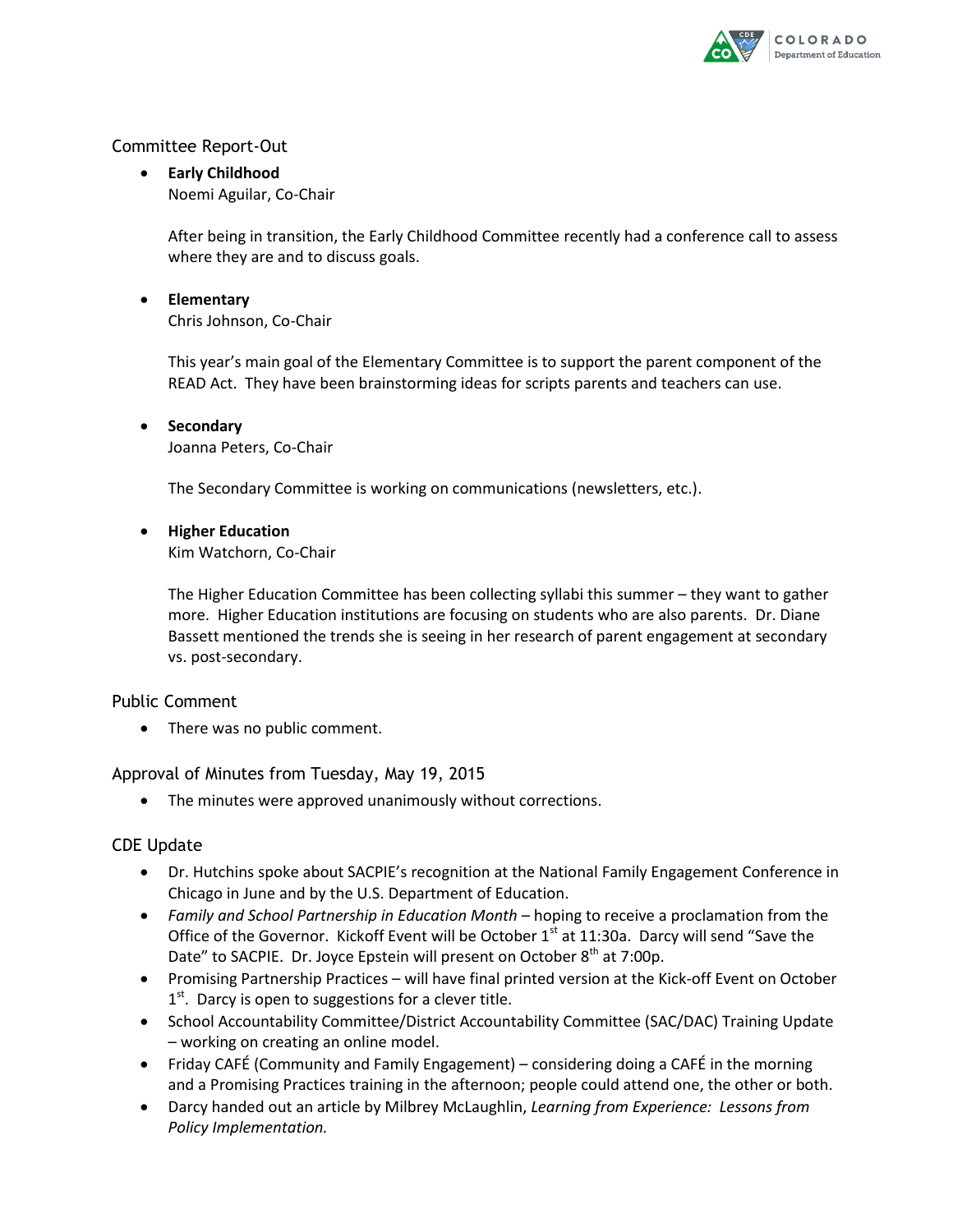

#### Guest Speaker: Colorado Academic Standards Parent Guides and Teachers Involve Parents in Schoolwork (TIPS) Interactive Homework

- Chair Zis introduced Dr. Brian Sevier, Associate Dean, Metropolitan State University.
- Brian spoke about:
	- o Creating family-friendly guides to the Colorado Academic Standards.
	- o Writing one-page descriptions for each of the ten content areas, grades K-12.
	- $\circ$  Consulting with teachers, the Colorado PTA and other family organizations.
	- o Presenting Colorado Academic Standards training sessions across the state.
		- Working with Dr. Joyce Epstein to create parent involved homework assignments focusing on K-3 literacy for the TIPS website.
		- **Will be available in spring 2016.**
		- No cost to any district in Colorado.
		- Available in Spanish.
		- Includes accommodations for students with disabilities.

#### Multi-Tiered System of Supports (MTSS) Partnering Implementation Guide Introduction and Feedback

- Chair Zis introduced Cindy Dascher, Cathy Lines and Kim Watchorn, CDE Exceptional Student Services Unit and Office of Learning Supports.
- Cindy, Cathy and Kim spoke about:
	- $\circ$  Revising the Response to Intervention (RtI) Family and Community Partnering "On the Team and At the Table" Toolkit that was created in 2009.
	- o Will be an online module.
	- o Six years of participant feedback.
	- o There are three implementation steps in the *Guide,* based on adult learning principles. These are: Step One – Ensure Shared Knowledge; Step Two – Use Data to Action Plan; Step Three – Adapt Tiered Tools.
	- o Seeking feedback from SACPIE members.

#### SACPIE Spotlight: Sharing About Council Organizations

Terry Croy Lewis provided an overview of the Colorado League of Charter Schools.

#### Committee Report-Out

 **Early Childhood** Noemi Aguilar, Co-Chair

The Early Childhood Committee had nothing additional to report.

**Elementary**

Chris Johnson, Co-Chair

The Elementary Committee will be gathering more information from elementary schools, compiling and distributing it.